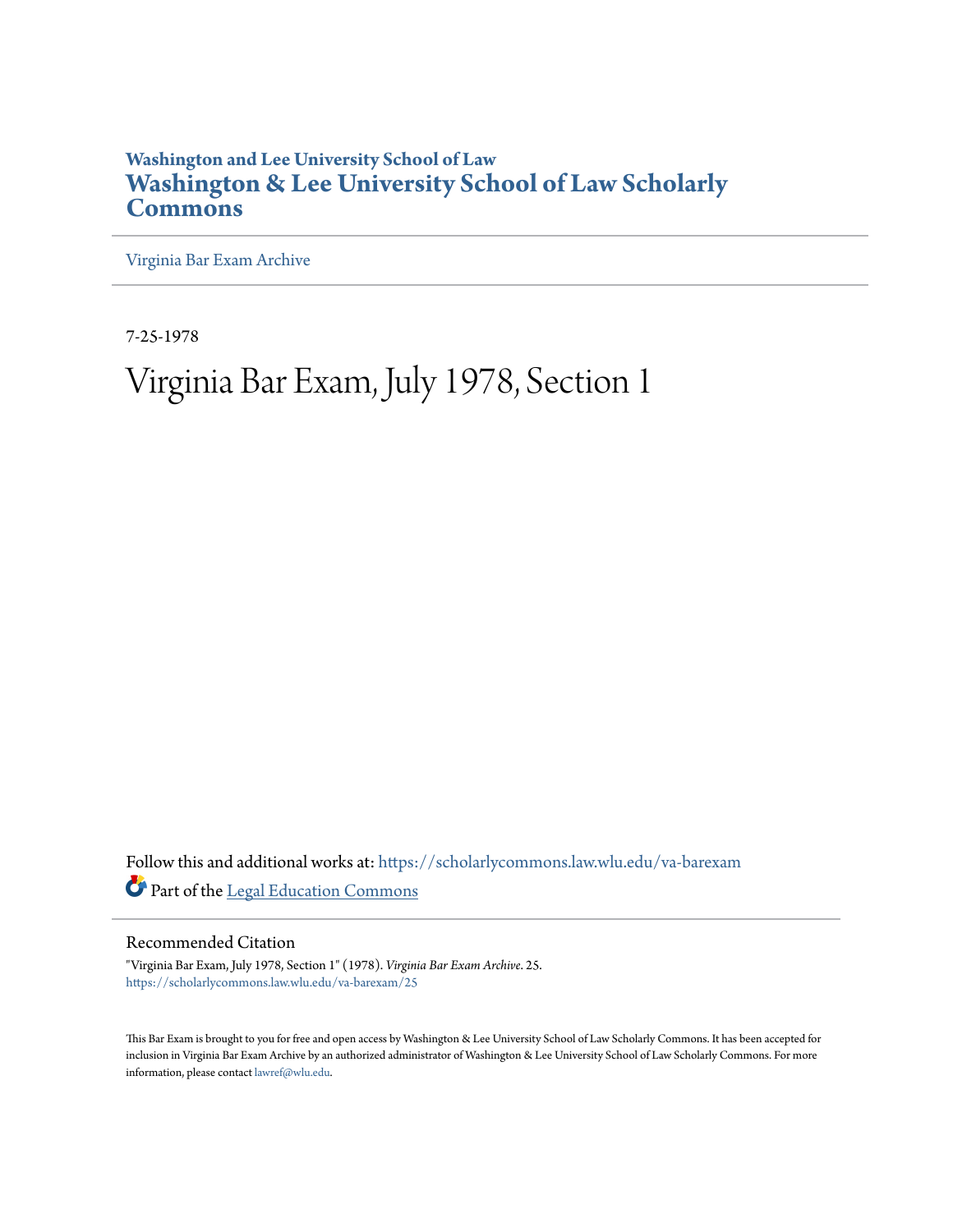FIRST DAY

## VIRGINIA BOARD OF BAR EXAMINERS Roanoke, Virginia - July 25, 1978.

1. On April 10, 1972, Maid Marian purchased a new Golden Arrow automobile from Friar Tuck Motors, Inc. of Hopewell, Virginia. She drove the car very little, but on occasion she did go to see her sister in Richmond. On December 27, 1976, she was driving to Richmond from Hopewell when the right front wheel of the automobile came off, causing the car to wreck, seriously injuring Maid Marian. The car was subsequently towed back to Hopewell where it was determined that the front wheel had come off because of a defect in the front wheel assembly attributable to the fault of the manufacturer.

On J<u>une 1</u>, 1977, Maid Marian c<u>ommenced an action at law</u> against Major Motors Corp., the manufacturer of the Golden Arrow, to recover property damages and damages for personal injuries. The motion for judgment alleged the foregoing facts and recited that the property damage and Maid Marian's injuries had each been proximately caused by the breach of defendant's implied warranty to her that the car was constructed in a good Ampled wall and y to her that the cal was constructed in a good and workmanifike manner and was reasonably lit for the purpose<br>for which it was designed. The defendant desired to assert the defense of a statute of limitation to each claim for damages.

(a) By what means should the defendant have asserted the statute of limitation as to each claim?

(b) What statute of limitation should the defendant have asserted as to each claim?

(c) Which, if either, of such statute[s] of limitation would have been successfully asserted?

2. On Sunday, April 9, 1978, Melvin Pugh, a resident of Charlottesville, Virginia, parked his automobile at the curb in front of Person's Drugstore in Staunton, Virginia, while he made a few purchases. Intent on his shopping needs, he neglected to apply the parking brake, even though the car was parked on an incline. While Pugh was in the store, Sam Stridewell, a resident of Staunton, and a few friends gathered in front of the drugstore to socialize. During some light horseplay, Stridewell bumped up against Pugh's car, starting it in motion down the<br>hill. The car accelerated gradually, and it backed across the The car accelerated gradually, and it backed across the street, into and through the plate glass window of Tom's Tobacco House, a retail outlet owned by Tom Newby of Harrisonburg.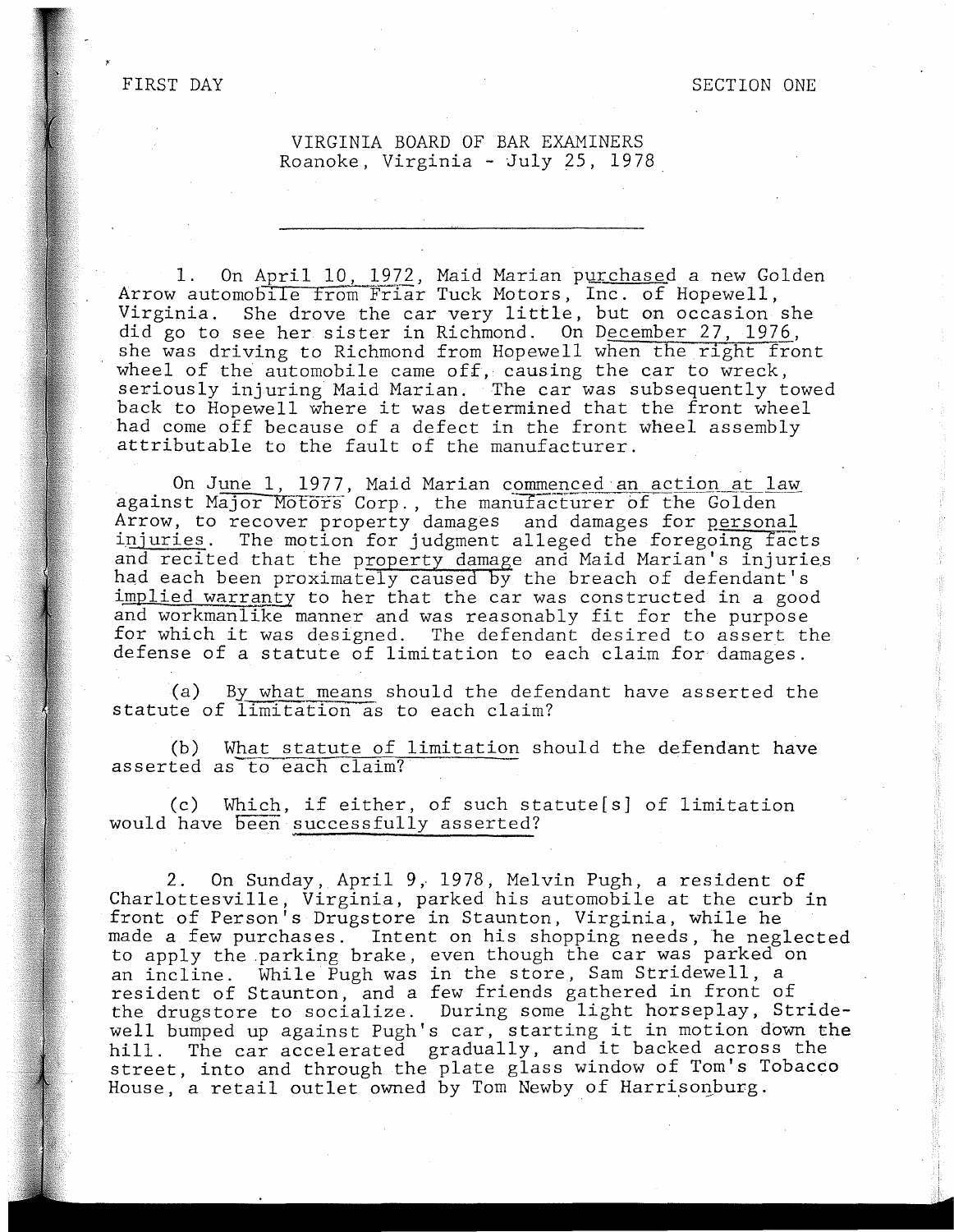Newby was advised of the foregoing, and instructed his attorney, S. Darter, to sue those responsible for his loss. hereupon, Darter filed a motion for judgment against Pugh) and  $String event$  in the Circuit Court of the City of Harrisonburg. Pugh was personally served in Charlottesville on May 2, 1978 and Stridewell was served in Staunton on May 3rd.

On May 20th, Pugh filed his grounds of defense. On the 21st of May, Stridewell filed a motion to dismiss as to him on the ground of improper venue, or in the alternative, that on the ground of <u>improper vende</u>, of in the afternative, that<br>it be transferred to Staunton. Pugh's attorney read over Stridere be thansielled to Staddfold, it, and after talking with Pugh, filed, on June 4th, a motion objecting to venue and praying for dismissal of the action.

. How should the Court rule on (a) Stridewell's motion to dismiss, (b) Stridewell's motion to transfer and (c) Pugh's motion to dismiss?

3. Larry Lawyer, the duly appointed Receiver of Ajax, Inc., a Virginia corporation with offices in Hampton, Virginia, desires the collection of three promissory notes each payable to Ajax: One note was made by John Doe, in the original principal sum of \$11,000 on which there is a balance due of \$7,500; another note was made by Richard Roe in the original principal sum of \$15,000 on which there is a balance due of \$8,500; and the third note was made by Peter Poe in the original principal amount of \$12,000 on which there is a balance due of \$11,000. Richard Roe is an endorser of the John Doe note. Doe, Roe and Poe are citizens of Raleigh, North Carolina. Lawyer seeks your advice on whether he can sue Doe, Roe and Poe, either severally or jointly, in a Federal Court in North-Carolina.

How should you advise him?

4. Tom Tiptoe was arrested and charged with grand larceny. Since Tiptoe was seventeen years of age at the time of the commission of the offense, he was tried before the Juvenile and Domestic Relations Court of the City of Norfolk which, pursuant to statute, certified that it was in the public interest for the matter to be disposed of in that Court. The Juvenile Court then committed Tiptoe to the State Department of Welfare and Institutions.

The Commonwealth Attorney then gave timely notice to the Juvenile Court that he deemed action by a court of record necessary and presented the case to the Grand Jury, which returned an indictment. on the ground that his trial before the Circuit Court would constitute double jeopardy. The motion was denied. Tiptoe was then tried for grand larcen $\cancel{y}$  in the Circuit Court of the City of Norfolk, was found guilty and was sentenced to two years in the state penitentiary. The/actions taken by the Commonwealth Attorney

what motion?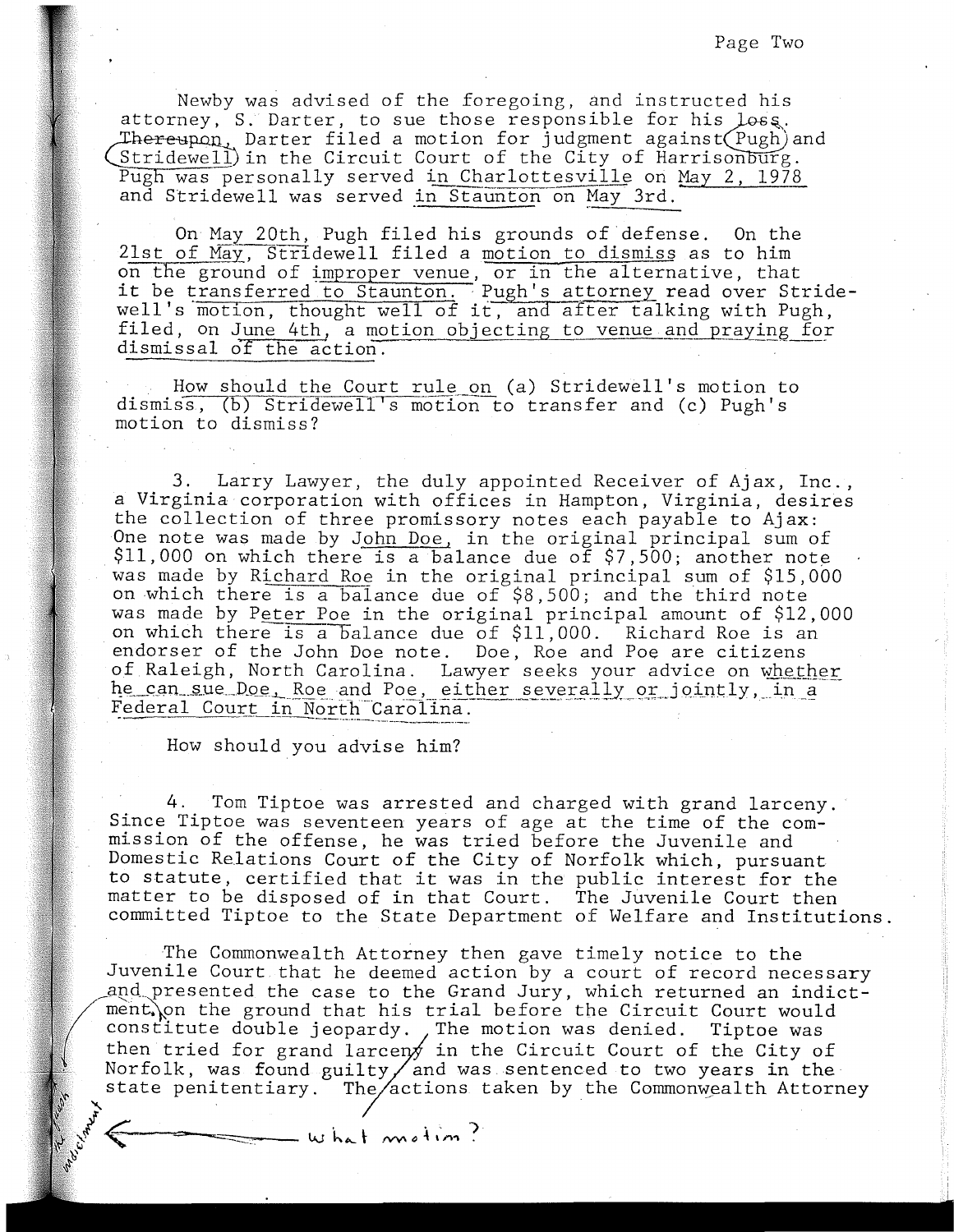and by the Circuit Court were in accordance with applicable statutes.

Tiptoe appealed to the Supreme Court of Virginia alleging that the statute which permitted him to be tried in the Circuit Court after commitment by the Juvenile Court was unconstitutional because he was placed twice in jeopardy for the same offense in violation of the Fifth and Fourteenth Amendments to the Constitution of the United States and Article I, Section 8 of the Constitution of Virginia.

How should the Supreme Court rule on his appeal?

5. Harold Hatfield owned a 400 acre farm contiguous to a 500 acre farm owned by Mark McCoy. Hatfield owned the more westerly of the two farms which shared a north-south boundary for a distance of 4,000 feet. McCoy sent a letter to Hatfield stating that within 30 days from April 1, 1978, he intended to erect a fence along their common boundary, and he stated that he would put the fence along a line 100 feet west of where Hatfield claimed the eastern boundary of his farm was situated. In that letter McCoy called upon Hatfield to share the cost of the fencing of the boundary line.

Upon receipt of the McCoy letter, Hatfield called McCoy on the telephone and told him that he would not comply with the request as McCoy was in error as to the location of the boundary line. As it was apparent from the telephone conversation that the parties were hopelessly at odds about the correct location of the boundary line, Hatfield commenced a suit in equity against McCoy wherein he averred: that he is the owner in fee simple of the 400 acre farm known as Stubblefield and that Mark McCoy is the owner of a 500 acre farm; that said farms have a common northsouth boundary line for a distance of 4,000 feet; that Hatfield's farm is situate west of the farm owned by McCoy; that McCoy is in the process of erecting a fence 4,000 feet in length extending from north to south along Hatfield's property, claiming that said fence will occupy the true boundary line between the two properties; that the true boundary line between the two properties is situate 100 feet east of the line claimed by McCoy to be the true boundary line; and that although McCoy has received notice from Hatfield to stay off his land and not to erect the proposed fence thereon, McCoy has ignored the notice and has continued to trespass on Hatfield's<br>land. The bill of complaint concluded with a prayer that the The bill of complaint concluded with a prayer that the Court hear evidence and determine the true boundary line between the properties, and that the Court enjoin McCoy from trespassing upon his property and from constructing a fence along the line that McCoy claims to be the true boundary line.

McCoy has filed a demurrer to the bill of complaint upon the ground that Hatfield has an adequate remedy at law.

How should the Court rule on McCoy's demurrer?  $\leq$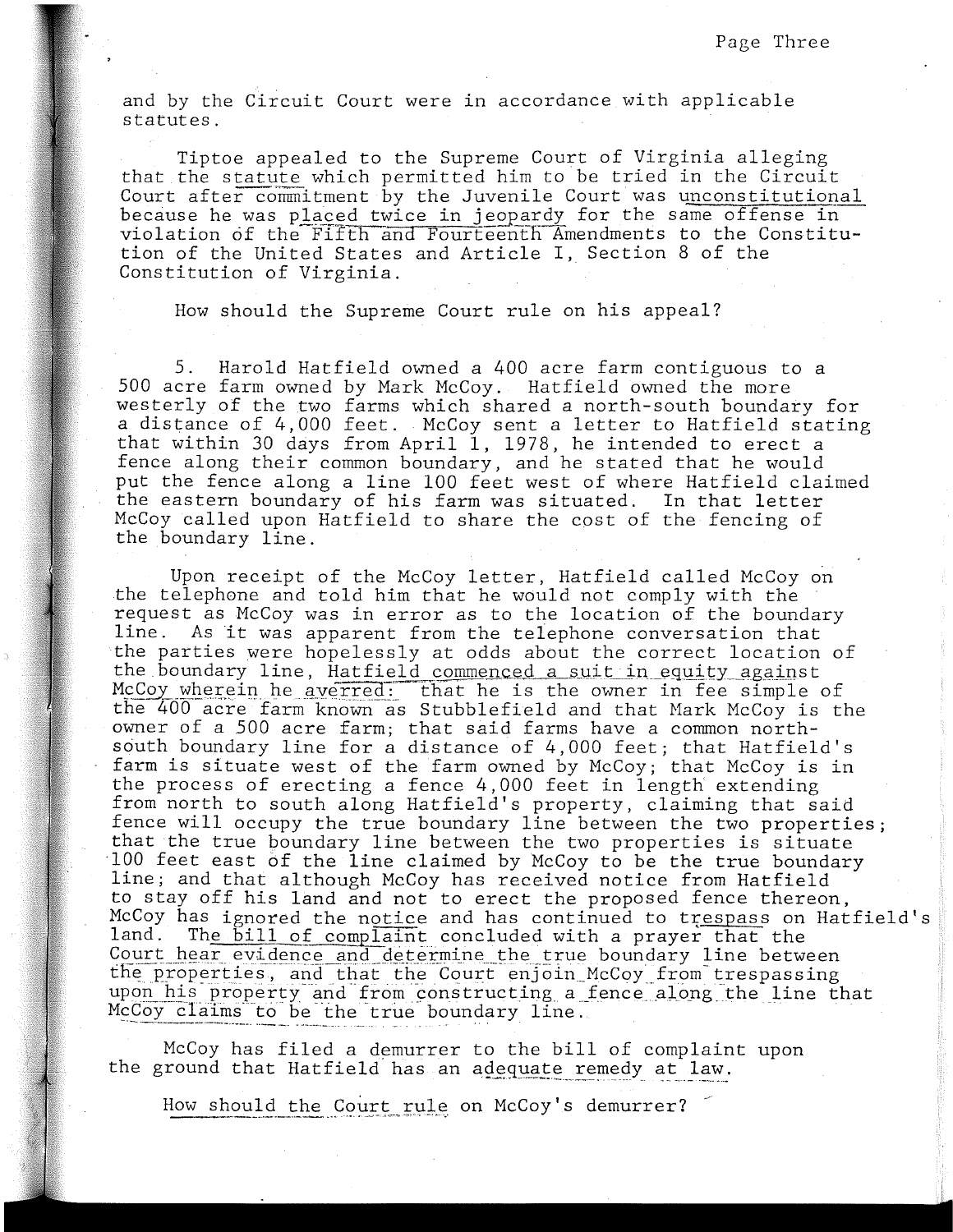6. Hamstrung sued Gumbo in the Circuit Court of Clarke County, Virginia, to recover money alleged to be due by Gumbo to Hamstrung. Gumbo employed you to represent him. After discussing the matter in detail with Gumbo you determine that he has no legal defense to the action, but it is clear that he has a valid equitable defense. Assume that equitable defenses may not be asserted in an action at law. What remedy, if any, does Gumbo<br>have to protect himself against the claim asserted by Hamstrung?

7. Red Racer was employed as an area sales representative by the Apple Fresh Produce Company, Inc. One day while traveling down a road in Frederick County, Virginia, on his apple selling route, Racer saw Sally Sleek standing beside her stalled car. Racer stopped and offered to take Sally to the nearest service station, and she accepted. However, while traveling down the road, Racer became more interested in Sally than the road, ran into a stop sign and into another car, thereby injuring both himself and Sally.

The car Racer was driving at the time of the accident was owned by Apple Fresh and furnished him for use on his sales route. The car was totally destroyed in the accident, and, at Apple Fresh's instructions to buy a new car to use on his route, Racer went to Fred's Ford Agency and signed a purchase agreement. to buy a new Ford. At no time during the negotiation incident to the purchase did Racer make any mention of Apple Fresh's name; and he signed the purchase agreement in his own name, not Apple Fresh's. Before the new Ford was delivered, Racer skipped to Saudi Arabia to sell pomegranates.

Sally Sleek has sued Apple Fresh for the personal injuries she sustained in the automobile accident. Apple Fresh needs your advice as to whether it is liable to Sally Sleek for the injuries she sustained. Additionally, it asks your advice as to whether it is bound by Racer's contract with Fred's Ford Agency, since it<br>prefers to buy a Cheyrolet prefers to buy a Chevrolet.

What would you advise as to

- (a) Whether Sally Sleek may recover against Apple Fresh, and
- (b) Whether Apple Fresh is bound by Racer's contract with Fred's Ford Agency?

8. Oscar Fishtail lived in a trailer park in Louisa, Virginia. Upon the completion of the North Anna Power Plant, Fishtail's employment was terminated and he was forced to look for other work which he subsequently found in Charlottesville. In order to move his mobile home from Louisa to Charlottesville,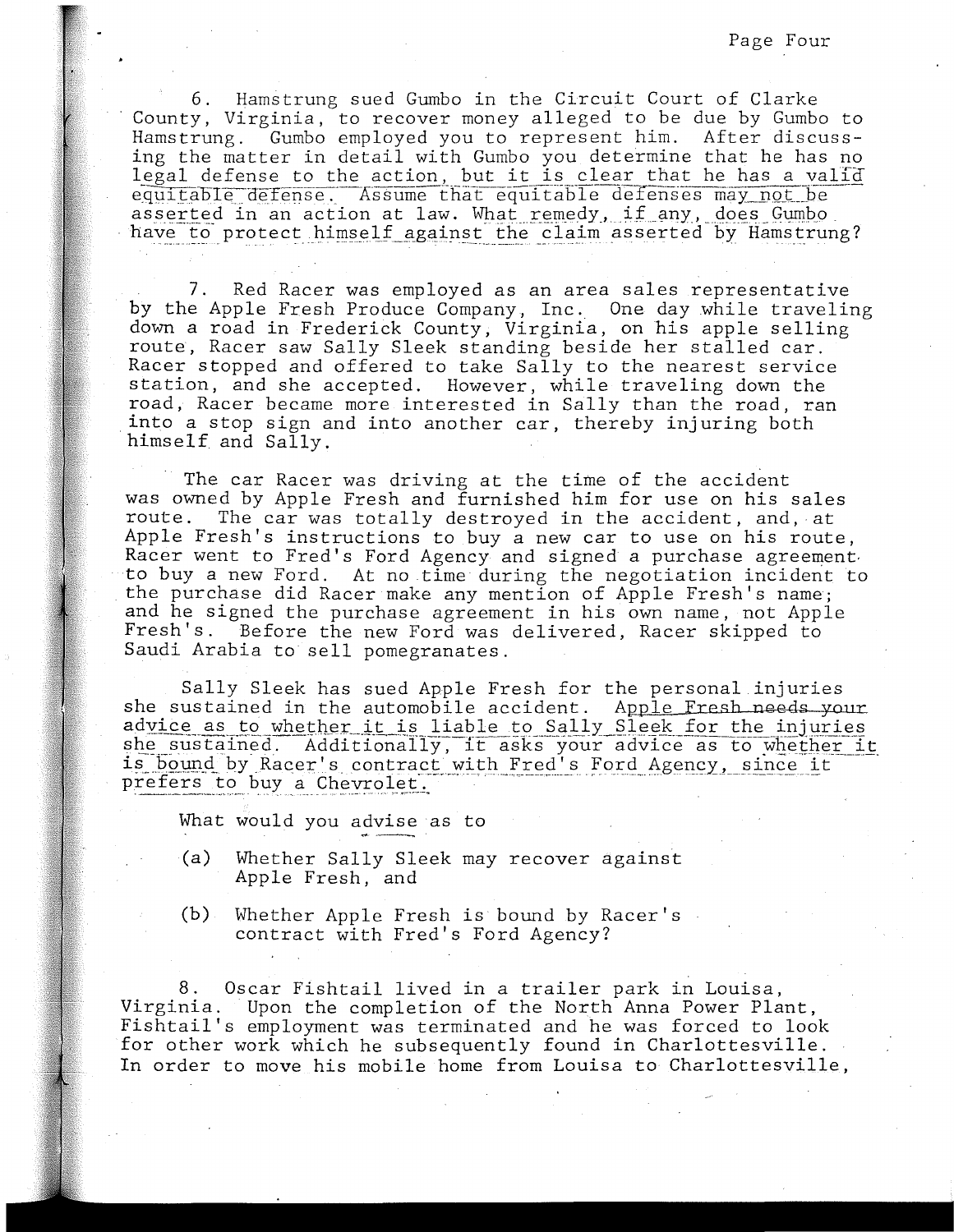Fishtail contacted Bill Mannil and arranged for him to tow his mobile home to Charlottesville on June 5, 1978. On that date, Bill Mannil took his tractor to the trailer park in Louisa, hooked it up to Fishtail's mobile home, and started driving to Charlottesville. While en route to Charlottesville, Mannil remembered that there was a country music jamboree being held in Cuckoo, Virginia, which was thirty miles south of his route to Charlottesville. Possessed of a keen desire to hear Polly Darton, Walen Hennings and Willey Melsen, Bill Mannil turned his tractor and the mobile home around, headed back toward Louisa, and then took the road to Cuckoo. Upon arriving at Cuckoo, Mannil carefully parked his tractor and the mobile home in the parking area where the jamboree was being held. Joe Booze, a local, who had enjoyed too many of the refreshments provided at the concert, drove his truck into Fishtail's mobile home, thereby damaging it severely. Fishtail consults you, advising that Joe Booze is a close friend of his, without assets, and without public liability insurance on his truck. He therefore inquires whether he may recover damages from Bill Mannil.

What should you advise?

9. In June of 1977 John Grover received his masters degree in mechanical engineering, and came to the City of Richmond to set up a general construction business. He made his residence with his uncle Samuel Peters, a man of considerable wealth. Needing \$20,000 to establish his business, Grover went to the Richmond Trust Company where his uncle Samuel maintained a large checking account. Upon being advised of Grover's activities, and knowing of his relationship to Samuel Peters, the Trust Company loaned \$20,000 to John Grover, and took therefor his unsecured promissory note in like amount. The note provided it was to become due on October 15, 1978.

John Grover's construction business did not flourish, and on December 15, 1977, finding himself in need of additional funds, Grover returned to Richmond Trust Company and asked for a further loan of \$30,000. The lending officer of the Trust Company told Grover that the loan would be made provided a new promissory note for \$30,000 would be executed by Grover and made payable on June 15, 1978, provided the note bore the endorsement of his uncle Samuel Peters, and further provided Grover would deposit with the Bank, as security for both the original loan of \$20,000, and the proposed loan of \$30,000, 5,000 shares of the common stock of Reynolds Metals Company which John Grover had recently inherited from his aunt Mabel Grover. On that evening John told his uncle Samuel of the conditions which the lending officer had recited to the making of the \$30,000 loan, and asked his uncle whether the latter would be willing to sign the needed promissory note as an accommodation maker. Samuel Peters replied that he would do so. On the next day, Grover delivered to the Bank his promissory note for \$30,000 payable June 15, 1978, which note had been signed by Samuel Peters as an accommodation maker.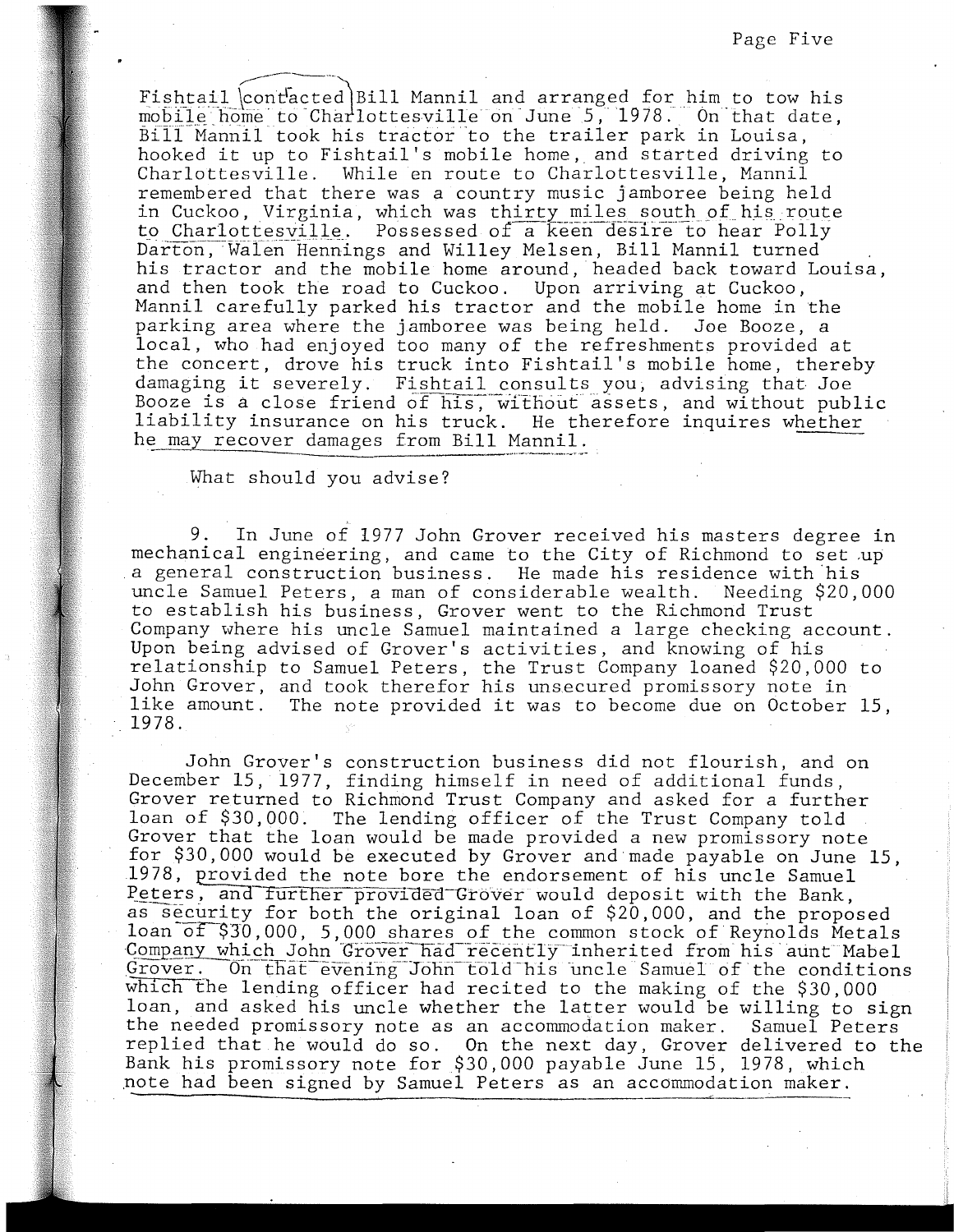Page Six

Grover also delivered to the Bank, together with an appropriate instrument, his 5,000 shares of the common stock of Reynolds Metals Company, which instrument provided that the stock was to be held as security for payment of both the original loan of \$20,000 and the new loan of \$30,000. On receiving these papers, Richmond Trust Company issued to John Grover its cashier's check for \$30,000.

However, by June 15, 1978, Grover's construction business had become insolvent. When Richmond Trust Company asked him to then pay the  $\overline{note}$  for \$30,000, Grover refused. Immediately thereafter, the Trust Company demanded of Samuel Peters that he pay the note for \$30,000, and Peters made the payment. Samuel Peters now consults you and says that the 5,000 shares of Reynolds Metals Company stock held as security by Richmond Trust Company has a market value of \$145,000. He also says he has asked the Trust Company to transfer to him so much of such stock as would enable him to recoup the \$30,000 he has paid on behalf of his nephew Johri Grover, but that the Trust Company has refused to make the transfer. Samuel Peters then asks your advice on whether he can proceed by a suit in equity to compel Richmond Trust Company to make the transfer to him.

What should your advice be?

10. After their marriage in 1969, Herbert and Ann Young lived in harmony in the City of Fredericksburg where Herbert was employed as the Treasurer of Premier Packaged Foods, Inc. In December of 1977, Herbert was arrested and charged with grand larceny of the funds of his employer. After a lengthy trial in April of 1978, Herbert was convicted of the larceny, and sentenced to confinement in the State Penitentiary in Richmond for a term of 10 years.

On May 5, 1978, Ann brought against Herbert in the Circuit Court of the City of Fredericksburg a suit for a divorce a vinculo. The Subpoena in Chancery and its attached Bill for Divorce were properly served on Herbert on May 8th. On May 20th, and after due notice to Herbert, on the petition of Ann the Court entered an order directing Herbert to pay to Ann for her support and maintenance the sum of \$150 a week "during the pendency of this cause, and until the further order of this Court." On June 5th, on motion of Ann by her counsel, and after due notice to Herbert, the Court entered a decree granting Ann a divorce a vinculo against Herbert, such decree reciting: "More than 21 days having elapsed since the defendant Herbert Young was duly served in this cause, and he having failed to appear herein or to respond to the complainant's Bill, such Bill is taken for confessed and the defendant is held to be in default and to have admitted the allegations of the Bill. Accordingly, it is decreed that the complainant Ann Young is hereby awarded a divorce a vinculo."